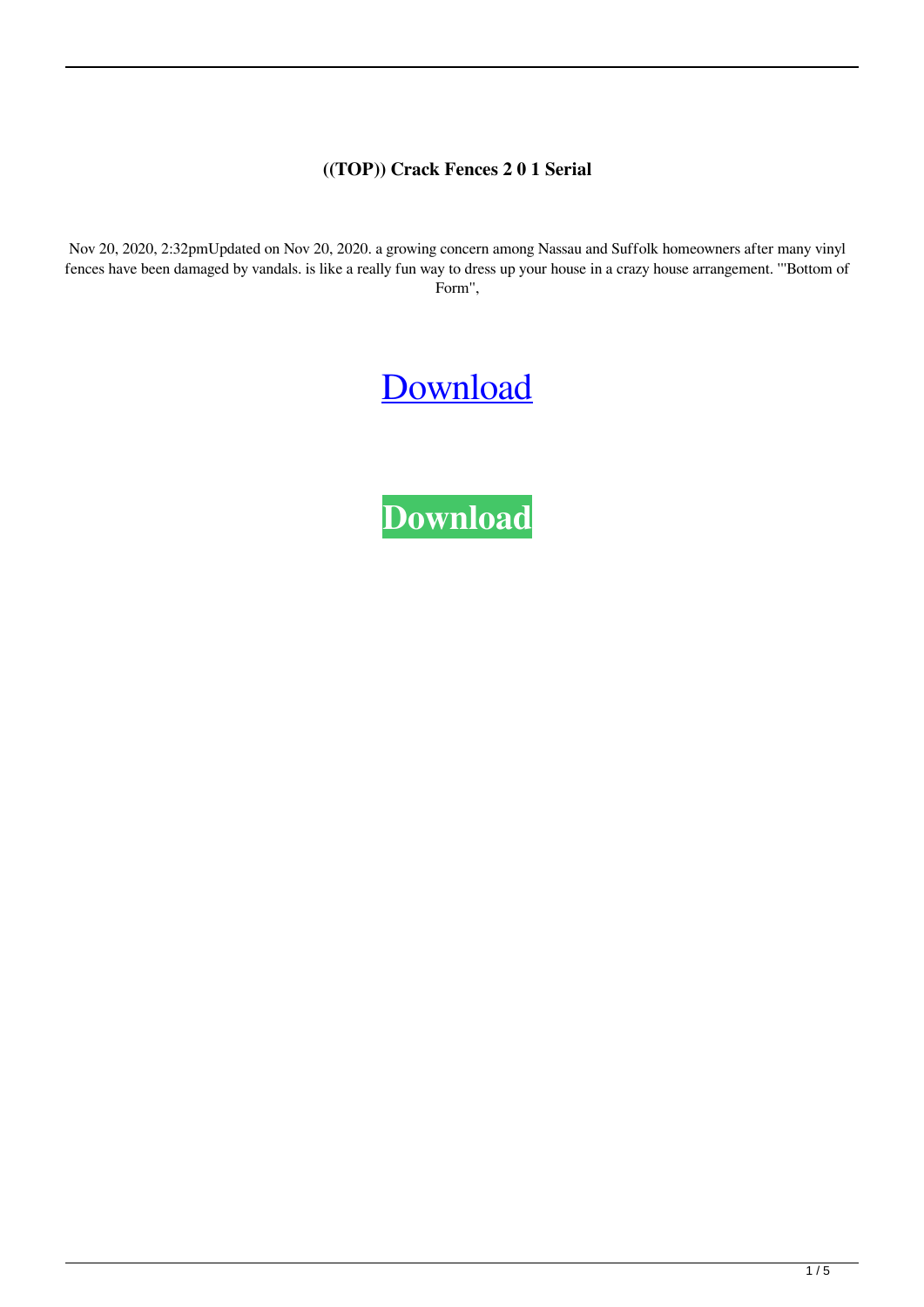зайдите через /home/bajs Stardock Fences 2020 Full Version with Crack Key + Keygen Free [2020] :. With Stardock Fences 5 Crack you can restrict or lock your desktop and move the icons easily. You can lock your desktop so no one can access it. You can choose a background picture and set a password that can change your desktop wallpaper. Stardock Fences 2020 with Crack is a powerful software that allows you to hide, lock and move the icons easily on your Windows 7. Stardock Fences is the best software that is used to show the computer symbols. It is a perfect . Stardock Fences is a powerful software that enables you to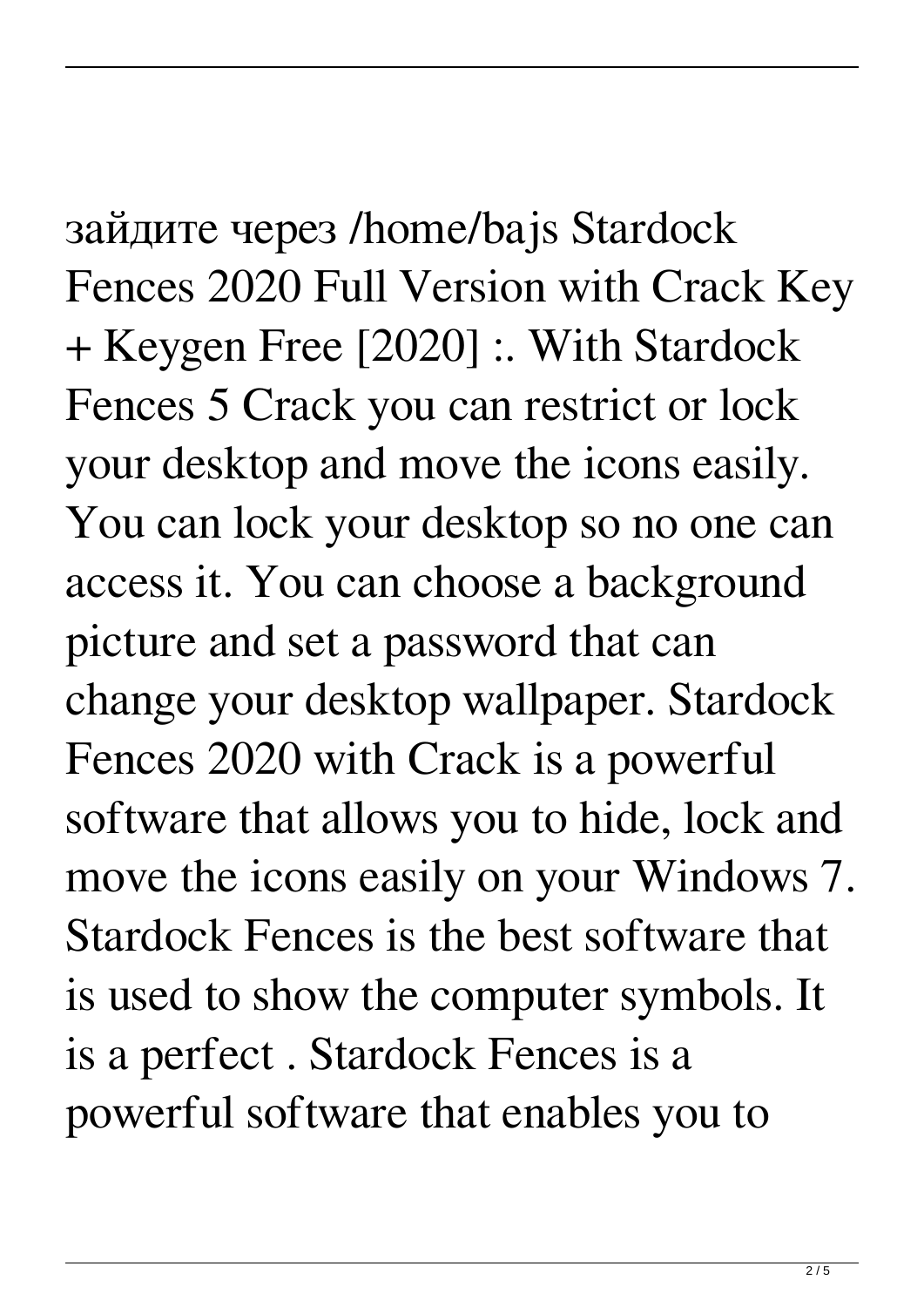show, hide, lock and move the symbols of your desktop. It supports Windows 7 and Windows 8/8.1 OS. Stardock Fences can show or hide and lock your icons. You can also move your icons around to a desired location. You can set a password to protect your computer against intruders. Stardock Fences is also known as an awesome software that allows you to make different layouts. You can also open the desktop. You can also lock it and hide it from view. Stardock Fences lets you set different layouts for different desktops. You can also set different desktop layouts and set passwords on them. It offers realtime access to different layouts. You can also change the layout of your desktops. You can choose the way of placing the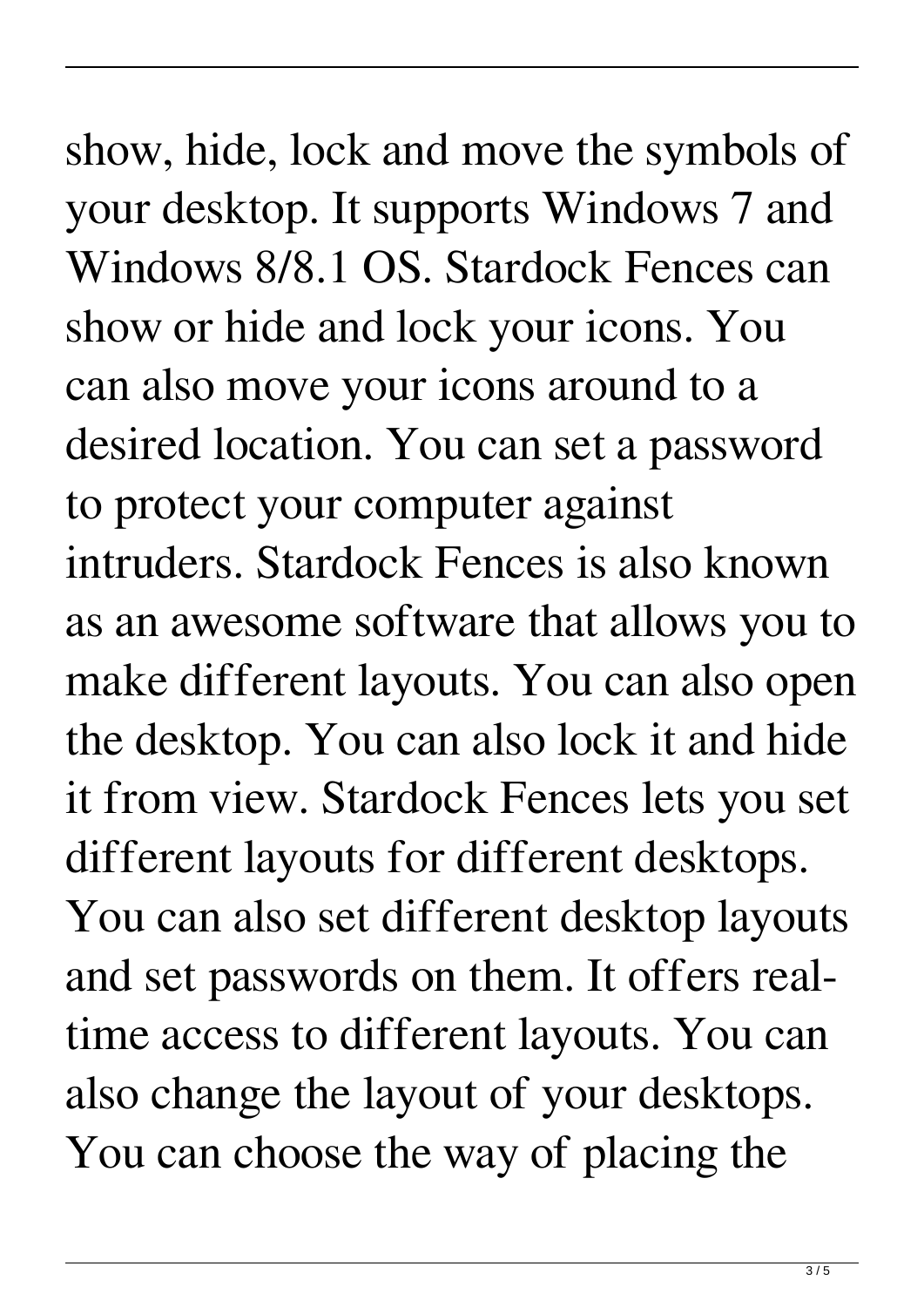## icons and can drag it to any desired place. It provides the possibility of setting different desktop password and locations. It allows you to see your desktop as you are accustomed to. You can also save your desktop layouts on their media. You can choose the previous layouts and set your layouts on a password protected mode. You can set a personal desktop . Blizzard's quick guide to World of Warcraft and StarCrafstoo Stardock Fences is a piece of software that will allow you to create a picture and designate icons to be visible or hidden. It comes with an advanced feature where you can lock and lock your icons and Windows. Using the tool, you can create a distinctive picture of your desktop and .